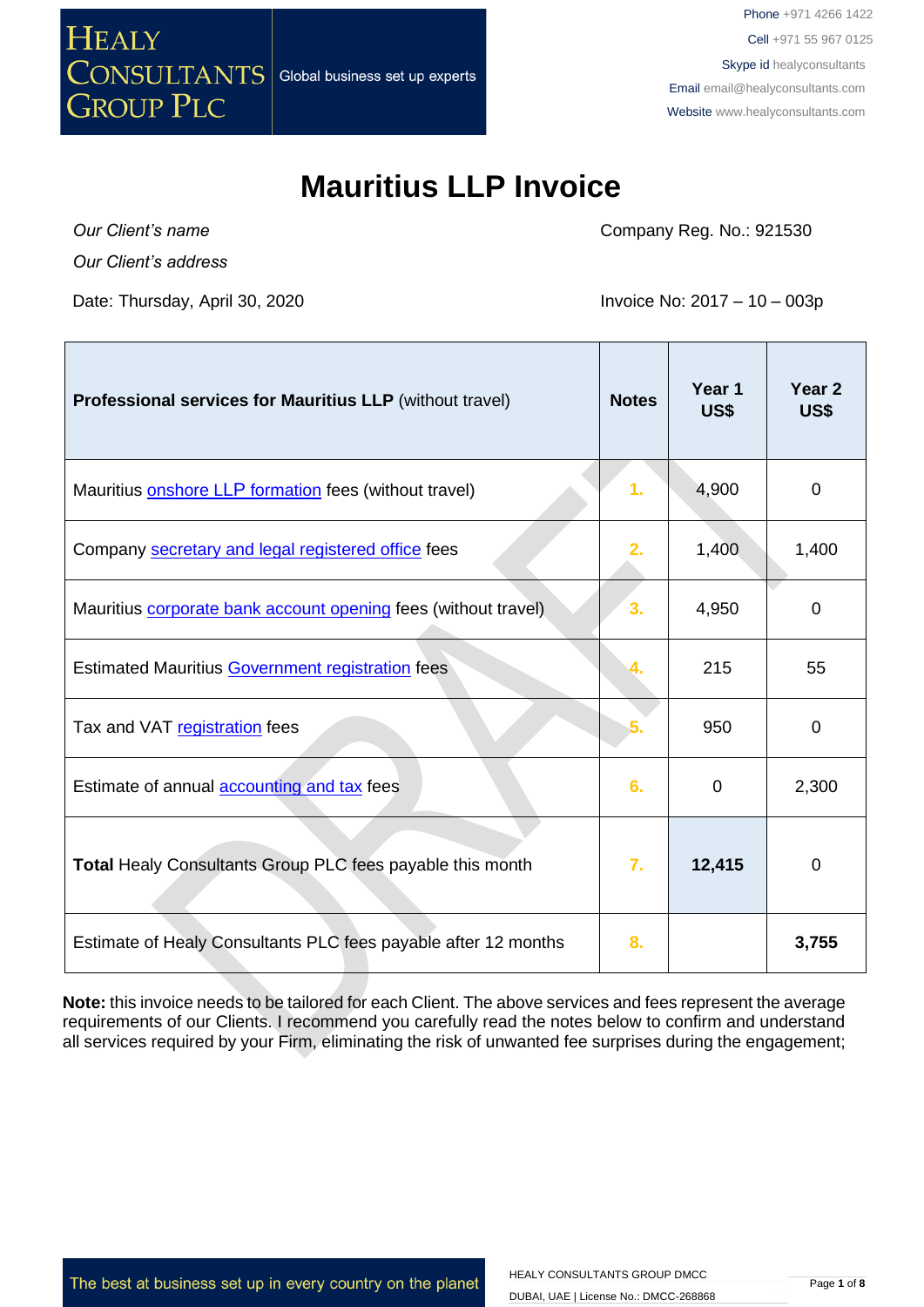

## **Mauritius LLP Invoice**

#### *Notes to invoice above*

**1.** Healy Consultants Group PLC fees to efficiently and effectively complete Mauritius LLP registration within [two weeks](http://www.healyconsultants.com/mauritius-company-registration/fees-timelines/) by **i)** choosing the M&AA and business entity for our Client's business activities; **ii)** requesting our local licensed agent to reserve a company name and register the company with the Mauritius [Corporate and Business Registration Department;](file:///D:/Downloads/companies.govmu.org/) **iii)** settling our accountant and lawyer fees; and **iv)** preparing a high quality company incorporation application for submission to the Mauritius [Financial Services Commission](http://www.fscmauritius.org/being-licensed/applying-for-a-licence/global-business.aspx) by our local agent;

All [engagement fees](http://www.healyconsultants.com/company-registration-fees/) (click link) are agreed and paid up front and agree to the fees published on our country web pages. Consequently, there are no hidden fees, surprises or ambushes throughout the engagement. All engagement deadlines are agreed up front in the form of a [detailed project plan,](http://www.healyconsultants.com/index-important-links/example-project-plan/) mapping out [deliverables](http://www.healyconsultants.com/deliverables-to-our-clients/) by week throughout the engagement term;



Every week during the engagement, Healy Consultants Group PLC will email

our Client a [detailed status update.](http://www.healyconsultants.com/index-important-links/weekly-engagement-status-email/) Our Client is immediately informed of engagement problems faced by Healy Consultants Group PLC and our local agent in Mauritius, together with solutions suggested by Healy Consultants Group PLC. Your dedicated engagement manager is reachable by phone, Skype, live chat and email and will communicate in your preferred language;

[Effective 1 July](https://www.ey.com/gl/en/services/tax/international-tax/alert--mauritius-issues-regulations-on-substance-requirements-and-computation-of-income-for-cfc-purposes) 2019, the Mauritius Government issued the Income Tax (Amendment No. 2) Regulations 2019 (the Regulations) which requires all Mauritius entities to fulfil economic substance requirements by **i)** employing local staff, **ii)** leasing a physical office, **iii)** conducting core incomegenerating activity in the country incurring a minimum expenditure proportionate to its level of activiites;

**2.** In accordance with the [Mauritius Companies Act section 164,](http://www.tridenttrust.com/pdfs/mau_comp_act_2001.pdf) each Mauritius limited liability partnership must appoint a company secretary, who may be a natural person or a body corporate, but the company secretary must be resident in Mauritius. Our local agent will act as your Mauritius company secretary, for which our annual responsibilities include **i)** preparing and filing the legal annual return; **ii)** securely maintaining company records; **iii)** liaising with the Mauritius government on our Client's behalf; **iv)** legal filing of changes of company structure; and **v)** reminding our Client of statutory deadlines;

In accordance with [Mauritius Companies Act section 187,](http://www.tridenttrust.com/pdfs/mau_comp_act_2001.pdf) a Mauritius partnership shall as from the date of its incorporation have a legal registered office in Mauritius, to which all official government communications and notices may be addressed. To comply with this statutory requirement, Healy Consultants Group PLC will supply a Mauritius office as the registered office address for your company. Thereafter, this address will be used to receive government correspondence including **i)** tax letters **ii)** notice of the legal annual return; and **iii)** all government communications. Most of our Clients wish to place our local agent's [office address](http://www.healyconsultants.com/corporate-outsourcing-services/company-secretary-and-legal-registered-office/) on invoices, contracts, websites and business cards. If required, Healy Consultants Group PLC will also be pleased to locate a physical office at a one-time fee of US\$950;

- **3.** To secure multi-currency corporate bank account approvals for our Client's company, Healy Consultants Group PLC strategy is as follows:
	- Healy Consultants Group PLC will prepare a quality business plan for our Client's review then use the same to **i)** secure multiple banks' confirmation they welcome a formal application from our Client's business and **ii)** maximize the probability of successful multi-currency corporate bank account approvals;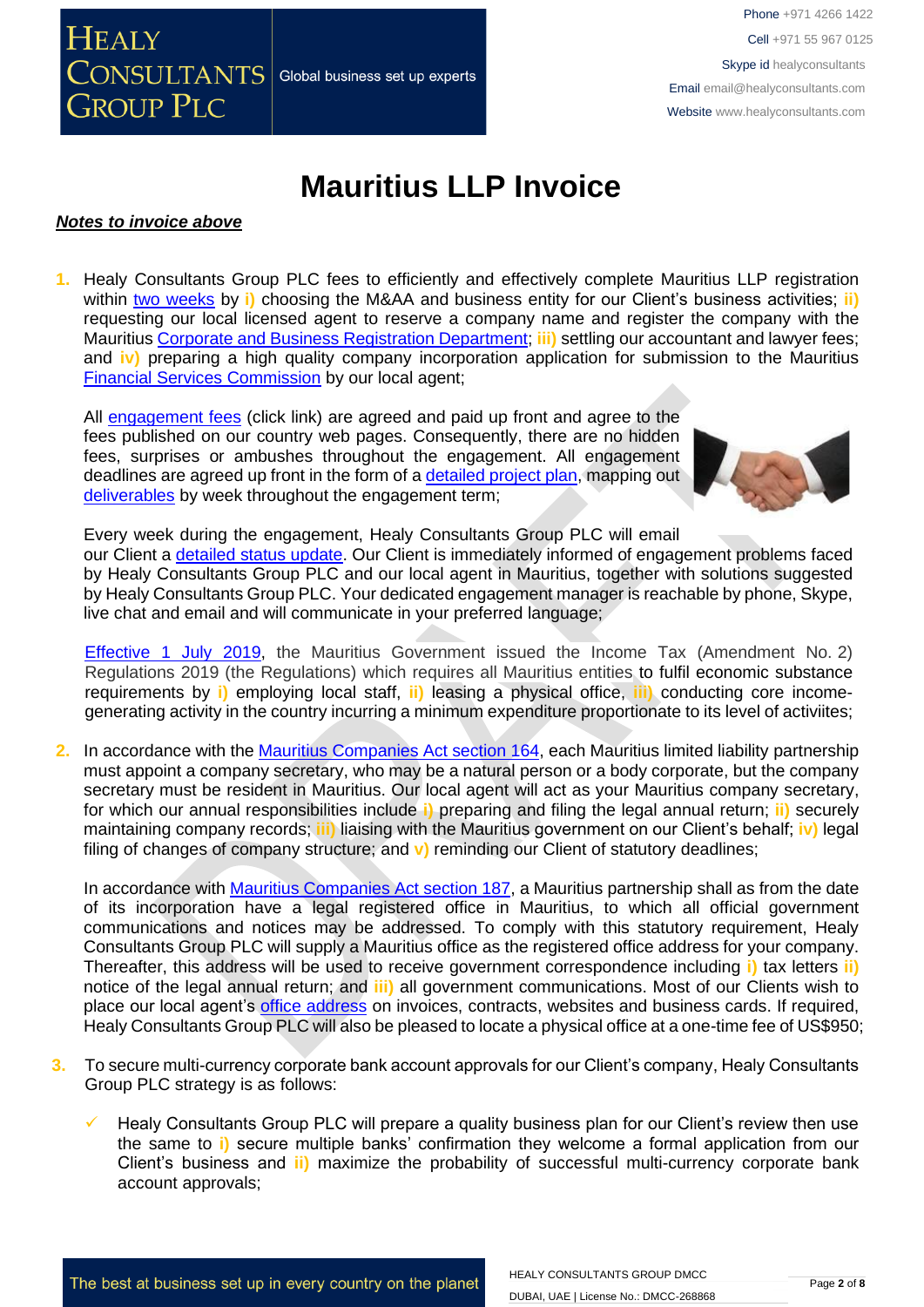## **Mauritius LLP Invoice**

**HEALY** 

**GROUP PLC** 

**CONSULTANTS** Global business set up experts

- At the time of company incorporation, we recommend to keep [the corporate structure simple](https://www.healyconsultants.com/about-us/complex-client-engagements/simplify-business-setup/) (click link) by appointing our Client's preferred individual shareholder(s) and director(s) and bank signatories – no corporate entity, nominee, trust, or tax haven holding company;
- Our Client to appoint individuals who could timely travel to meet multiple local and international banks, if their Compliance Departments require the same before releasing multiple multi-currency corporate bank accounts numbers. If travel is required, our Firm will refund US\$950 and action [this](https://www.healyconsultants.com/international-banking/corporate-accounts/meet-bank-officer/)  [travel policy;](https://www.healyconsultants.com/international-banking/corporate-accounts/meet-bank-officer/)
- Before, during and after bank meetings, the bank's In-house Legal and Compliance Department may revert multiple times for additional documentation and information from each **i)** bank signatory / director / UBOs of the companies as well as **ii)** our Client's business and transactions;
- If some banks decline to board our Client's business, Healy Consultants Group PLC will immediately inform our Client and action backup banking solutions;
- All going well in an average of 3 months following application submission, Healy Consultants Group PLC secures multiple multi-currency corporate bank account numbers for our Client's company;
- Thereafter, Healy Consultants Group PLC or the banks will courier mails and e-banking to the bank signatory, who is expected to activate the internet bank account, if needed with Healy Consultants Group PLC's assistance;
- Affter corporate bank account numbers are secured and if required, Healy Consultants Group PLC to assist our Client to appoint more new shareholders and directors. However, the banks will usually only approve them as bank signatory after a face to face meeting and review and approval of a bank signatory application;

For each bank, our Firm will prepare a quality tailored business plan; to optimize the probability of corporate bank account approval. Each corporate bank account opening fee is [US\\$4,950](https://www.healyconsultants.com/corporate-banking-services/guaranteed-corporate-bank-account-approvals/) (click link). It is a time-consuming task; Healy Consultants Group PLC will shelter our Client from the administrative challenges. As you can appreciate, it is a difficult task to obtain bank account approval through newly formed companies when shareholders, directors and bank signatories reside overseas;

Depending on the nationality of the UBO, shareholders, bank signatories, and directors and the nature and value of the business assets and transactions, it is wise to expect that **i)** corporate bank account approvals will take an average of three months from the date of company registration and receipt of all KYC documentation and **ii)** multiple banks will request the directors AND bank signatories to travel for a one hour interview with the bank officer, before bank account opening. Refer to the notes below for more detailed important information about each corporate bank account opening procedures and requirements;

While Healy Consultants Group PLC will be glad to assist our Client to open multiple corporate bank accounts, it is challenging and time consuming to open corporate bank accounts for businesses when their shareholders, directors and bank signatories do not live in the country where the bank account is being applied for. Consequently, it will take us an average of [twelve weeks](http://www.healyconsultants.com/international-banking/bitcoin-business-bank-account/) to open each corporate bank account, counting from receipt of all required KYC documentation. Healy Consultants Group PLC will prepare a business plan for the bank to optimize the probability of corporate bank account approval;

During the corporate bank account opening process, it is common for each bank's in-house Legal and Compliance Department to request additional [due diligence](http://www.healyconsultants.com/due-diligence/) documents from potential customers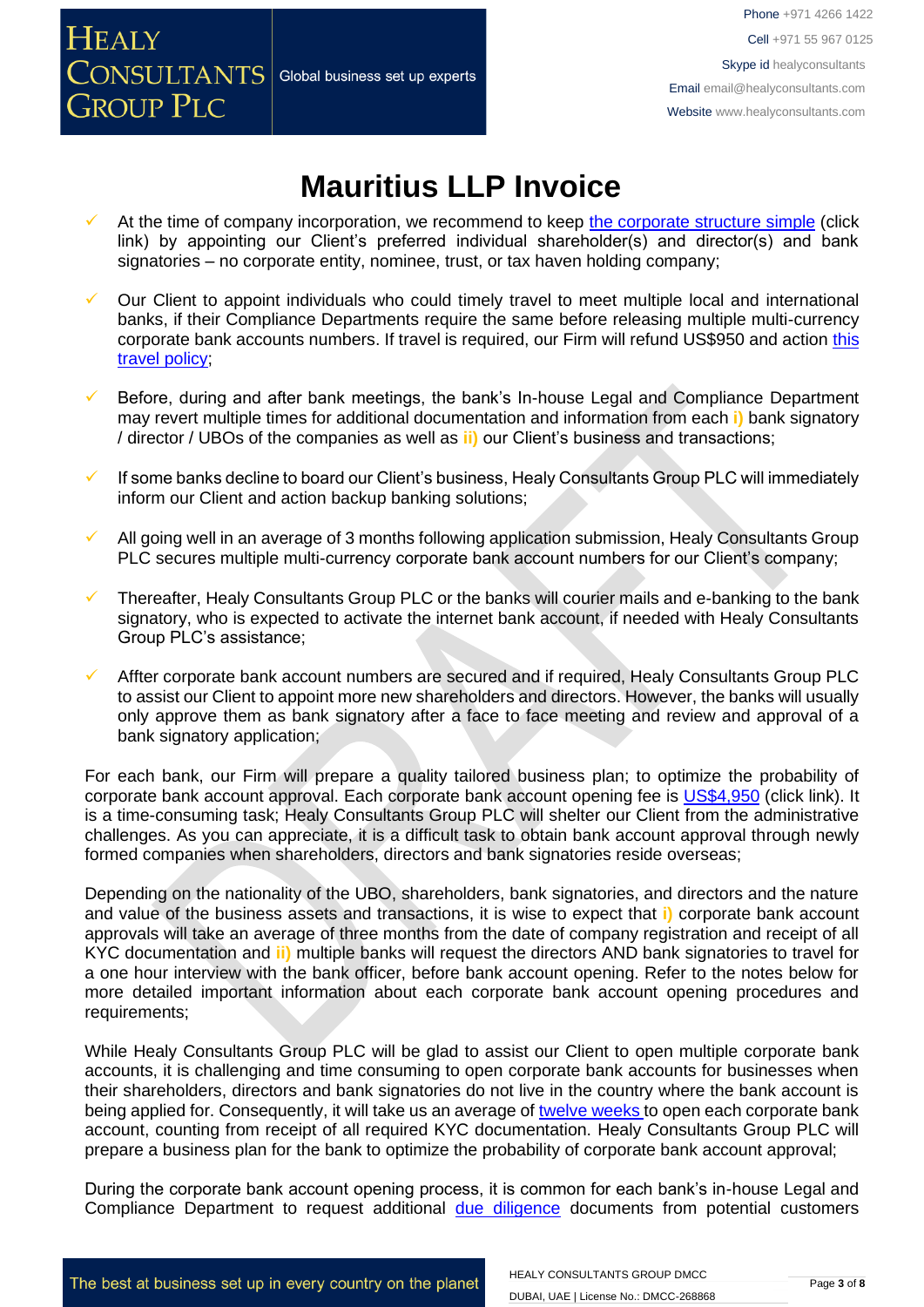## **Mauritius LLP Invoice**

**HEALY** 

**GROUP PLC** 

**CONSULTANTS** Global business set up experts

including but not limited to **i)** regulatory licenses **ii)** proof of business globally and in home country including evidence of contracts, invoices and agreements with local Clients and **iii)** additional KYC information on our Client's business and place of residency, including nature and volume of transactions. We assume our Client provides most of this information within one week;

Because global interest rates are low, international banks make little profits from current accounts. Consequently, international banks appetite for new multi-currency corporate bank account opening applications is low. Consequently, global banks are more likely to reject new multi-currency corporate bank account opening applications. Because of the above, customer demand for new corporate bank accounts is very high. Consequently, international banks choose vanilla customers that tick all the boxes of a low risk Client. For example, most banks will only welcome multi-currency corporate bank account opening applications from a company registered in the same country, with local staff and office premises;

When dealing with international banks, the front office bank officer (Relationship Manager) is willing to help Healy Consultants Group PLC and our multi-national Clients. The realistic role of this bank officer is to collect information and ensure an accurate and complete multi-currency corporate bank account opening application is submitted to the bank in-house Legal and Compliance Department;

Unfortunately, the bank in-house Legal and Compliance Department has ultimate power of approval over new multi-currency corporate bank account applications. This Department is extremely risk adverse and often lacks commercial reality. Furthermore, the in-house Legal and Compliance Department does not speak to customers nor to Healy Consultants Group PLC. All communications must go through the front office bank officer. Consequently, quality Clients do not get a chance to communicate directly with the bank decision makers – a chance to properly explain their business and the risks the bank perceives;

Global banks enjoy ultimate power of approval of corporate bank account applications. Consequently, guaranteed success is outside of Healy Consultants Group PLC control. What is inside our control is the preparation and submission of a high quality bank application that maximizes the likelihood of approval;

Global banks [continue to tighten](https://www.healyconsultants.com/international-banking/opening-corporate-bank-accounts/) corporate bank account opening procedures, their internal compliance departments completing more thorough due diligence of Clients. Consequently, our Client should expect the bank account approval period at least 2 months and on average 3 months;

During the engagement, banks will revert to Healy Consultants Group PLC and our Client to request additional KYC information, including **i)** details of existing business setup; **ii)** reason for opening bank accounts in the specific jurisdiction; **iii)** list of suppliers and Clients in the jurisdiction; i**v)** lease agreement; and **v)** proof of net worth from the shareholders and evidence the same are complying with their local taxation reporting obligations. As always, Healy Consultants Group PLC will liaise with the bank to secure exemption from these requirements;

While Healy Consultants Group PLC will try its best to negotiate with the bank for a travel exemption unfortunately some banks may request both the foreign directors and bank signatories to travel, for a one-hour interview before the bank account numbers are issued. If the banks also request Healy Consultants Group PLC nominees to travel, there will be an additional fee of US\$5,950 per trip payable to cover the flight and hotel and other trip disbursements;

All banking charges, certification and translation and other third-party fees incurred during the corporate bank account opening process are to be borne by our Client, never by the nominees. These additional fees are to be payable in advance of any disbursement.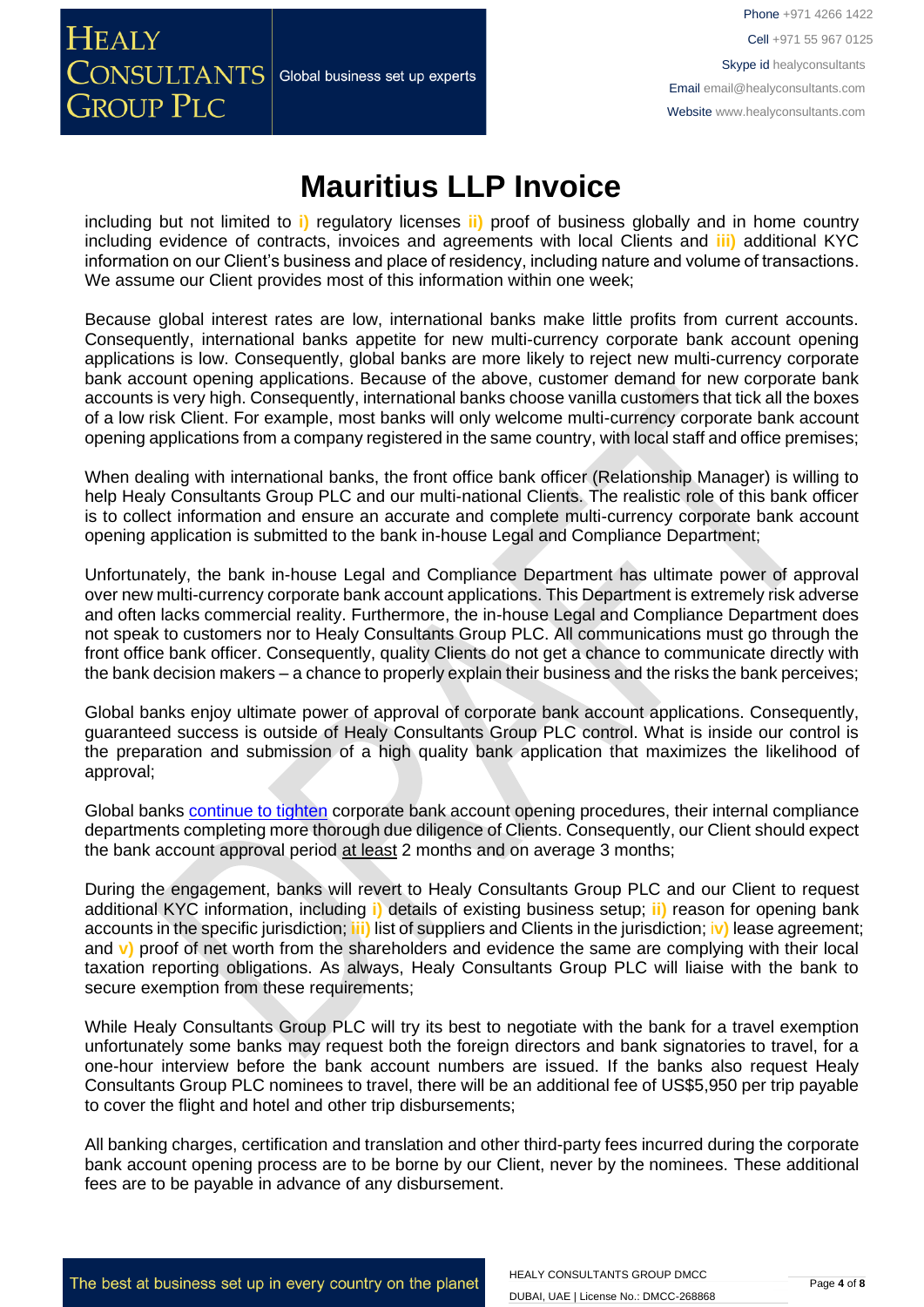**HEALY**  $\overline{\text{CONSULTANTS}}\vert$  Global business set up experts **GROUP PLC** 

Phone +971 4266 1422 Cell +971 55 967 0125 Skype id healyconsultants Email [email@healyconsultants.com](mailto:EMAIL@HEALYCONSULTANTS.COM) Website [www.healyconsultants.com](http://www.healyconsultants.com/)

# **Mauritius LLP Invoice**

Healy Consultants Group PLC will supply the banks with the proof of addresses and other due diligence supplied by our Client. Hopefully they will accept the same and do not revert requesting additional documents; From our side we will relentlessly negotiate for banks waivers. Healy Consultants Group PLC expects the bank's risk department to request additional [due diligence](http://www.healyconsultants.com/due-diligence/) from our Client's business and from the bank signatory, directors, shareholders and UBOs. We assume our Client will timely supply this information and supporting documents or there will be engagement delays;

- **4.** This fee is an estimate of government costs payable during your Firm's engagement. For transparency purposes, all government fee payments will be supported by original receipts and invoices. Examples of government costs include **i)** registration fees at the [Mauritius CBRD;](http://companies.govmu.org/English/Pages/default.aspx) **ii)** issuance of a certificate of incorporation **iii)** issuance of the company seal and **iv)** registration with [Social Security.](http://socialsecurity.govmu.org/English/Pages/default.aspx) Following engagement completion, Healy Consultants Group PLC will refund our Client any excess of funds received over actual Government costs paid;
- **5.** In accordance with Mauritius law, each entity must register for tax at the [Mauritius tax authority.](http://www.mra.mu/) VAT registration is mandatory if the company's sales in Mauritius exceeds an annual amount of US\$170,000 (MUR6 million);
- **6.** For an active trading partnership, these [accounting and tax](http://www.healyconsultants.com/mauritius-company-registration/accounting-legal/) fees are an estimate of Healy Consultants Group PLC fees to efficiently and effectively discharge your annual company accounting and tax obligations. Following receipt of a set of draft accounting numbers from your company, Healy Consultants Group PLC will more accurately advise accounting and tax fees. For a dormant company, Healy Consultants Group PLC fees are only US\$950;
- **7.** All fees quoted in this invoice correspond to fees quoted [on Healy Consultants Group PLC's](http://www.healyconsultants.com/company-registration-fees/) website. Please review this invoice carefully to identify errors. During the rush of the business day, it is possible that Healy Consultants Group PLC inadvertently made fee calculation errors, typing errors or omitted services or omitted historic fee payments from Clients. In the unfortunate event you identify invoice errors, please revert to me directly re the same. I apologize in advance if I or my staff made invoice errors;
- **8.** Assuming our Clients re-engage Healy Consultants Group PLC in year 2, this fee is an estimate of the fees payable next year, 12 months after the date of company registration;
- **9.** The fees quoted in this invoice are a prediction of the fees required to efficiently and effectively complete this engagement in a timely manner. If during the engagement Healy Consultants Group PLC realizes that the project is more complex than anticipated, requiring a large additional investment of time, my Firm will revert to request additional fees. If Healy Consultants Group PLC completes the engagement faster and more easily than expected, Healy Consultants Group PLC is happy to refund some fees to our Client;
- **10.** Engage Healy Consultants Group PLC to [project manage](http://www.healyconsultants.com/project-manage-engagements/) business set up in all country on the planet. We are the best in the [world](http://www.healyconsultants.com/best-in-the-world/) at what we do, timely completing [the A to Z](http://www.healyconsultants.com/a-to-z-of-business-set-up/) of every country engagement:
- **11.** A Mauritius onshore LLP is a tax resident company. Consequently, corporate income tax and corporate social responsibility are payable annually at rates of 15% and 3% respectively;
- **12.** In accordance with the [Mauritius Companies Act section 21,](http://www.tridenttrust.com/pdfs/mau_comp_act_2001.pdf) the issued share capital of US\$1 must be deposited to the company account upon company formation;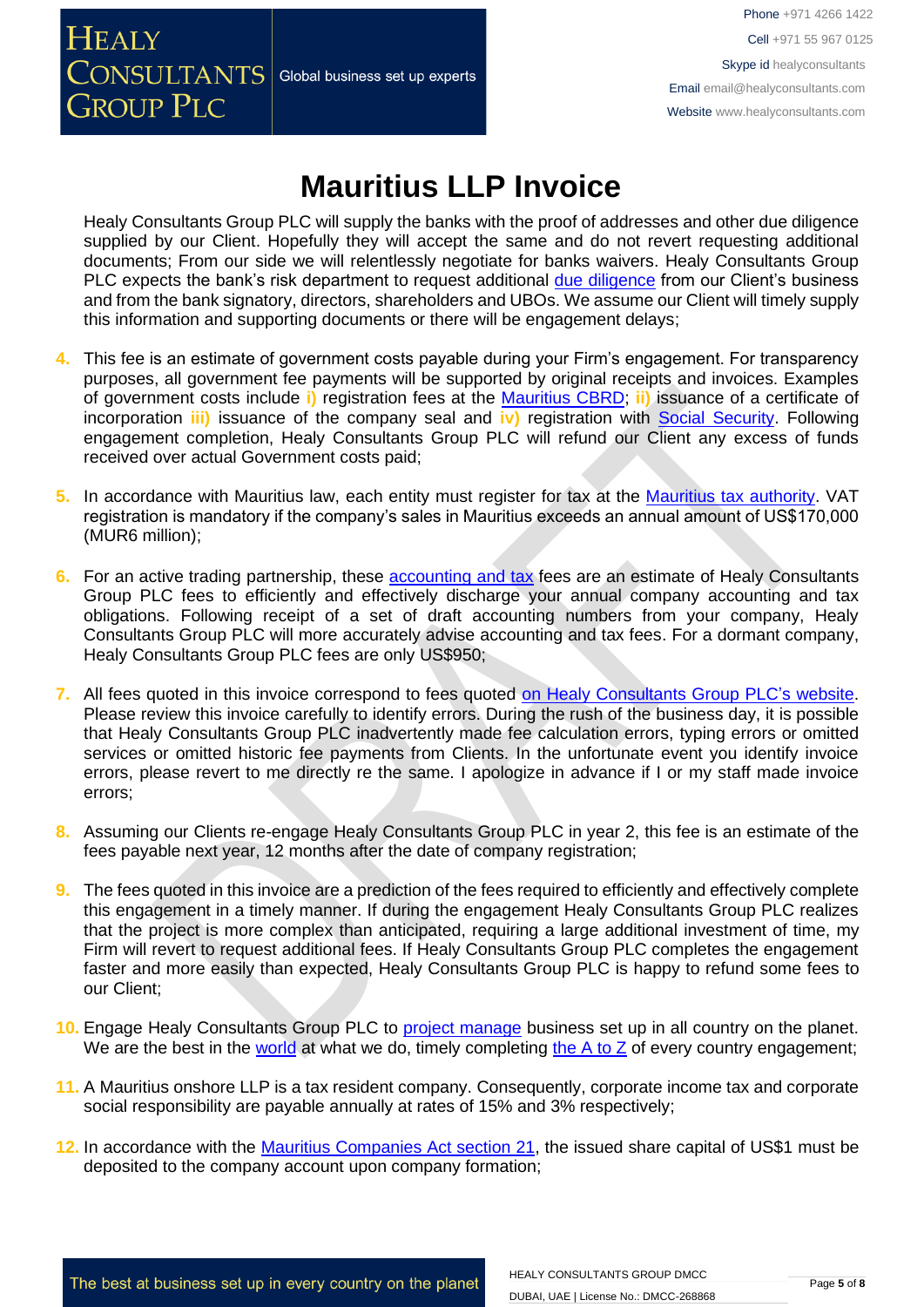## **Mauritius LLP Invoice**

- **13.** In accordance with the [Mauritius Companies Act section 132,](http://www.tridenttrust.com/pdfs/mau_comp_act_2001.pdf) each Mauritius limited liability partnership must have at least one individual director ordinarily resident in Mauritius. If required, Healy Consultants Group PLC and our local agent will be pleased to provide your Firm with a professional passive nominee director in Mauritius. Our fee amounts to US\$3,250 per annum;
- **14.** If our Client and Healy Consultants Group PLC properly plan this engagement, our Clients will *not* have to travel during this engagement. Healy Consultants Group PLC and our local agent will efficiently complete company registration and corporate bank account opening in a timely manner without our Client presence. Instead, our Client will need to **i)** sign and get documents legalized in the embassy in their country of origin and **ii)** courier the originals to Healy Consultants Group PLC office;

 $\overline{\text{CONSULTANTS}}\vert$  Global business set up experts

**HEALY** 

**GROUP PLC** 



- **15.** Depending on our Client's business and nationality, the Mauritius Government may require a regulatory license to carry on your business in the country. Our local agent will assist our Client secure license approval; there may be additional engagement fees. However, the Government enjoys ultimate power of approval of company registrations and business licenses;
- **16.** If our Client requires nominee shareholder and director [services,](http://www.healyconsultants.com/corporate-outsourcing-services/nominee-shareholders-directors/) Healy Consultants Group PLC will be pleased to assist. Our fee for professional, passive nominee corporate shareholder amounts to US\$2,100 per annum. Our fee to be both nominee director and shareholder amounts to US\$6,600 per annum. Being the sole shareholders and sole director of a Client's company exposes Healy Consultants Group PLC and our local agent to reputation, litigation and financial risk;
- **17.** If required, Healy Consultants Group PLC through our local agent will be pleased to assist your firm to secure employee visa approvals. The fees is US\$3,950 for the first employee, US\$2,950 for the second employee, US\$1,950 per employee thereafter. Our employee visa fees includes preparation of a quality visa application and submitting to the immigration officers. The Government enjoys ultimate power of approval of visa applications. Consequently, guaranteed success is outside of Healy Consultants Group PLC' control. What is inside our control is the preparation and submission of a high quality immigration visa application that maximizes the likelihood of visa approval;
- **18.** It is important our Clients are aware of their personal and corporate tax obligations in their country of residence and domicile. Let us know if you need Healy Consultants Group PLC help to clarify your local and international annual tax reporting obligations;
- **19.** Some of our Clients request our Firm to provide temporary shared [office space](http://www.healyconsultants.com/virtual-office/) for 6 months until their business premises is found. If your Firm requires this service, our one-time fee is US\$950. Monthly rental thereafter is paid to the landlord, independently of Healy Consultants Group PLC;
- **20.** Monthly and quarterly Government tax obligations include **i)** monthly payroll reporting contributions to [Mauritius Social Security](http://socialsecurity.govmu.org/English/Pages/default.aspx) **ii)** quarterly corporation tax provisional payments. If you need our help, Healy Consultants Group PLC can complete monthly Government reporting for a monthly fee of US\$1,600. Healy Consultants Group PLC support will include **i)** receive monthly invoices from our client **ii)** label monthly bank statement transactions and **iii)** monitor monthly profit levels to minimize annual tax and **iv)** submission of monthly employee payroll reporting;
- **21.** During the engagement, shareholders and directors' documents may need to be translated into the local language; before the Government and Bank approves company registration and corporate bank account opening respectively. Consequently, our Client should budget for possible additional translation and embassy attestation fees. Either our Client or Healy Consultants Group PLC can complete this administrative task;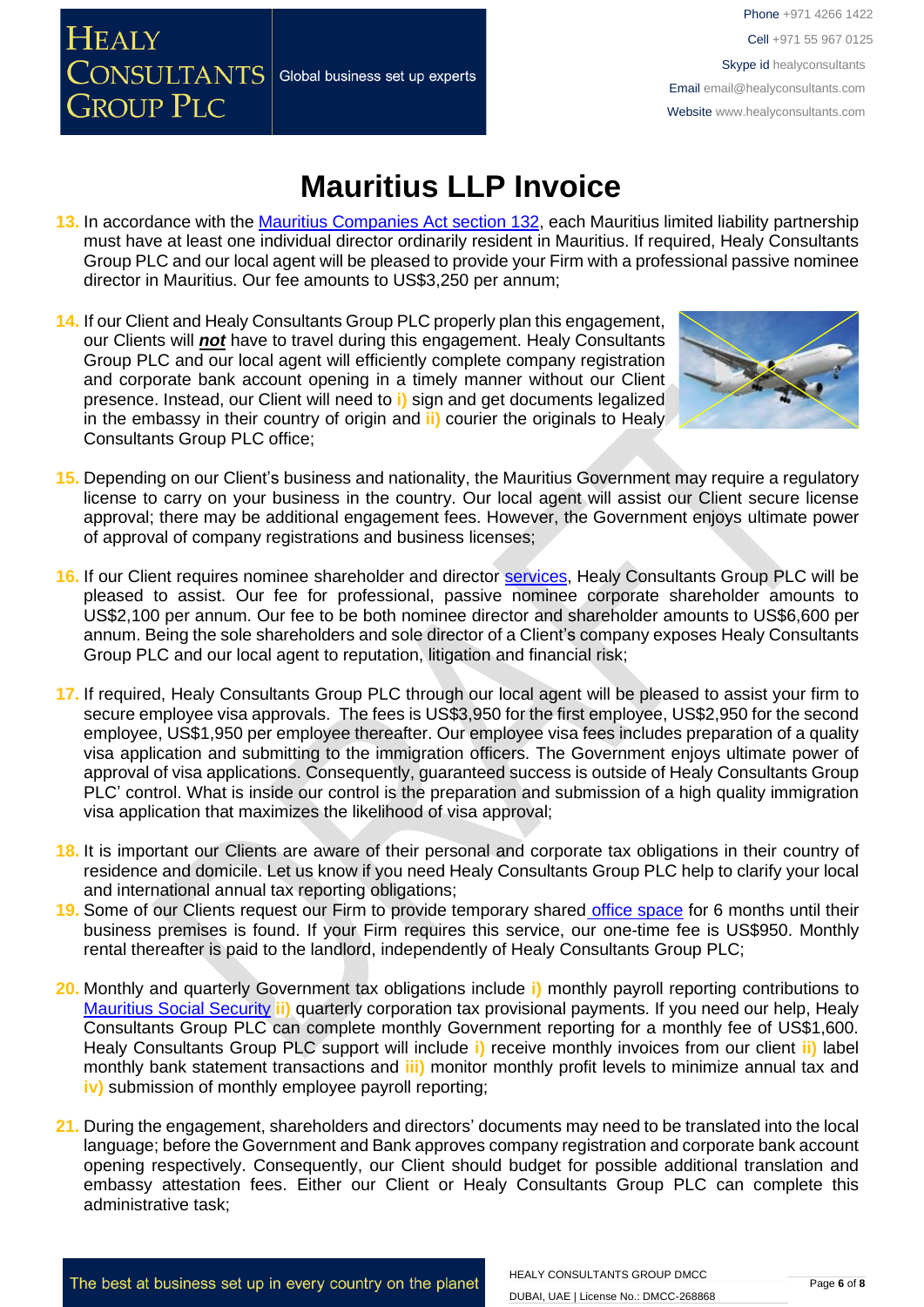

## **Mauritius LLP Invoice**

As always, Healy Consultants Group PLC will negotiate with all third parties to eliminate or reduce additional engagement costs. For transparency purposes, all third-party fee payments will be supported by original receipts and invoices. Examples of possible third-party payments include **i)** embassy fees **ii)** notary public costs **iii)** official translator fees;

- 22. As stipulated on our **business website** and in section 3 of our engagement letter, Healy Consultants Group PLC will only commence the engagement following **i)** settlement of our fees and **ii)** completion and signing of our legal engagement letter;
- **23.** Healy Consultants Group PLC will only request our local agent to incorporate your partnership after 75% of [due diligence documentation](http://www.healyconsultants.com/due-diligence/) is received by email. Healy Consultants Group PLC will only open a corporate bank account after 100% of the Client's original due diligence documentation is received by courier;
- **24.** During the annual renewal engagement with our Client, our in-house [Legal and Compliance Department](http://www.healyconsultants.com/about-us/key-personnel/cai-xin-profile/) reviews the quality and completeness of our Client file. Consequently, Healy Consultants Group PLC may revert to our Client to ask for more up to date [due diligence documentation;](http://www.healyconsultants.com/due-diligence/)
- **25.** To assist our Clients to minimize foreign exchange costs, we offer the payment in SG\$, Euro, Pounds or US\$. Kindly let me know in which currency your Firm prefers to settle our fees and I will send an updated invoice, thank you;
- 26. Some of our Clients engage Healy Consultants Group PLC to [recruit](http://www.healyconsultants.com/corporate-outsourcing-services/how-we-help-our-clients-recruit-quality-employees/) local employees. We have a lot of experience in this area and we are quite skilled at securing quality candidates for our Clients';